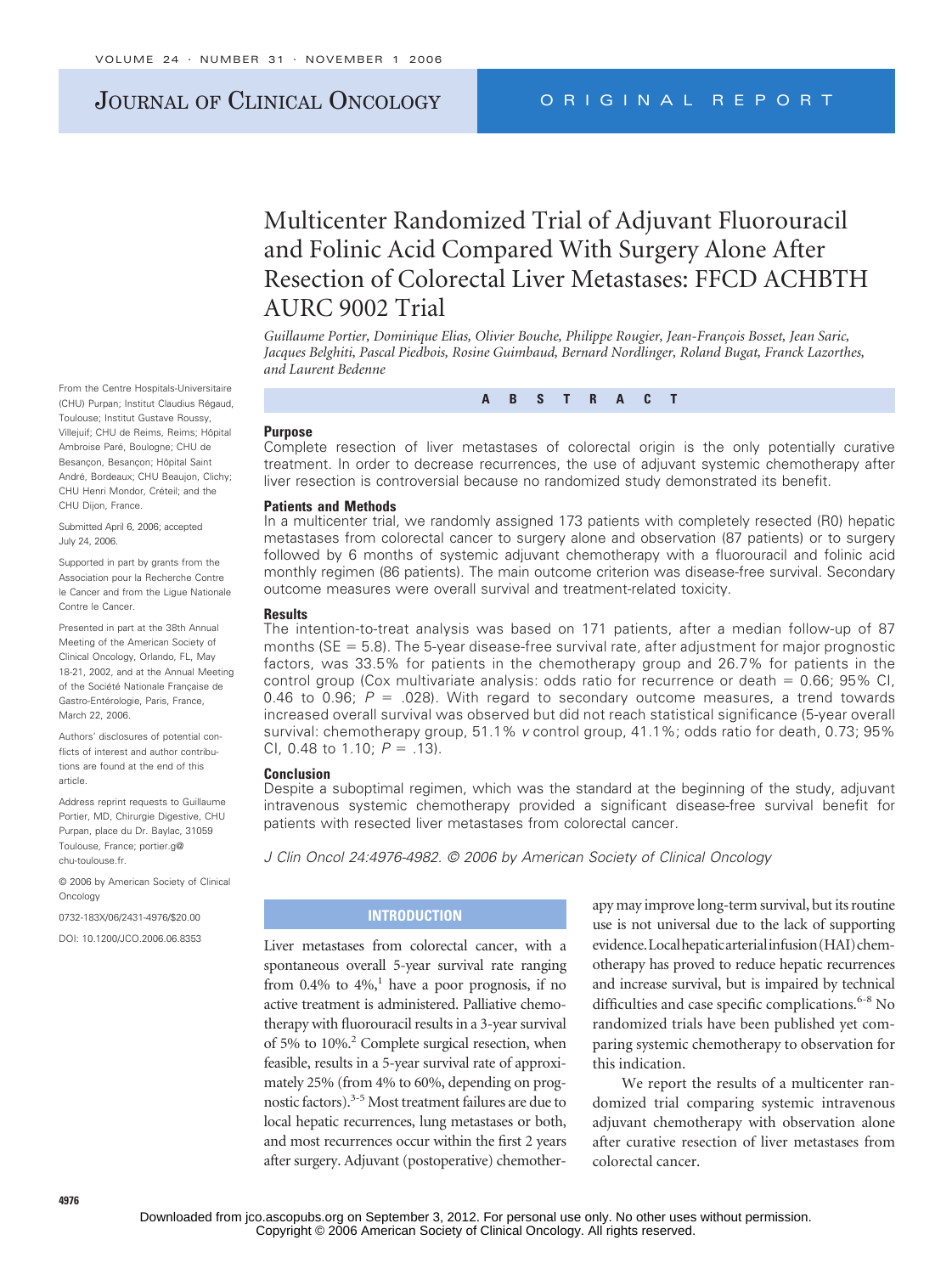## **PATIENTS AND METHODS**

#### *Inclusion Criteria*

Eligible patients underwent a complete macroscopic and microscopic (R0) resection of histologically proven liver metastases from colorectal cancer. No specific surgical technique was suggested. Oncologic data (time between resection of primary tumor, location of primary tumor, maximum size of liver metastases, number of liver segments involved, preoperative carcinoembryonic antigen [CEA]); operative and postoperative details (number of liver segments resected, number of peroperative decrease in blood pressure, postoperative complications); and surgical margin were recorded in a specific data sheet.

#### *Exclusion Criteria*

Exclusion criteria consisted of the following: patients older than 75 years of age, altered WHO performance status ( $\geq$  2), cardiac dysfunction or coronary disease, bone marrow dysfunction (neutrophil count  $\leq 2 \times 10^9$ /L, platelet count  $\leq 100,000$ ), renal dysfunction (creatinine concentration  $\geq 150$  $\mu$ mol/L), liver dysfunction (bilirubin concentration  $\geq$  35  $\mu$ mol/L), extrahepatic metastases (including portal lymph node metastasis), local relapse of primary tumor, incomplete resection of liver metastases, previous history of non-colorectal malignant tumor, chemotherapy in the year preceding liver surgery, radiotherapy within 1 month before liver surgery, or more than 35 days between liver surgery and beginning of chemotherapy.

The study was conducted according to the principles of the Helsinki Declaration and Good Clinical Practice Guidelines. All the patients provided written informed consent before inclusion in the trial approved by Toulouse University Ethics Committee.

After surgical resection of liver metastases, each patient was randomly assigned to receive chemotherapy or observation. Randomization was achieved using the minimization technique in a centralized institution.

Before random assignment, patients were stratified according to the size of the largest metastases ( $<$  5 cm or not), the number of metastases (single or not), and time between resection of the primary tumor and detection of liver metastases (less or more than 12 months).

#### *Adjuvant Therapy*

Monthly adjuvant treatment was started between day 10 and day 35 after liver surgery. Chemotherapy consisted of an intravenous bolus injection of folinic acid (200 mg per square meter) followed by an intravenous bolus injection of fluorouracil (400 mg per square meter) each day for 5 consecutive days every 28 days for six cycles.

Clinicians were asked to record themore severe episodes (grade 3 to 4) of myelotoxic effects, stomatitis, diarrhea, and other adverse events. Adverse effects were assessed according to the WHO toxicity criteria and a clearly defined protocol was used for doses modifications and delays in the treatment.

Patient follow-up was performed every 3 months for 2 years, then once per year until death or until the end of the study. Follow-up included clinical examination, abdominal ultrasonography, chest x-rays, and CEA and thoracoabdominal computed tomography when pathologic findings were found in previous tests. The decision to treat recurrences, including administration of second line chemotherapy, was left to the physicians.

#### *Statistical Analysis*

The primary outcome measure was disease-free survival; secondary outcome measures included overall survival and the incidence of adverse effects.

The aim of the study was to detect a 20% absolute difference in the 2-year disease-free survival between the control group and the treated group (20% to 40%). With a two-sided  $\alpha$  risk of 5% and a power of 90%, 200 patients were required, 134 events were expected.

Disease-free survival was calculated from the date of liver resection until the date of proven recurrence or death from any cause. For patients lost to follow-up, data collection was stopped on the date the patient was last seen alive without recurrence. Survival estimates were achieved using the Kaplan-Meier method, and the log-rank test was used to assess differences in survival estimates among the groups. The Cox proportional hazards model was used to investigate and adjust for major prognostic and stratification factors. Factors with less than .10 significance in univariate analysis were included in the Cox multivariate model. Hazard ratios indicating the effects of treatment on the risk of recurrence or death were calculated. All analyses were carried out according to the intention-to-treat principle, and all reported *P* values are two sided.

## **RESULTS**

Between December 1991 and December 2001, a total of 173 patients from 47 hospitals in France and Switzerland underwent random assignment. Inclusions were then stopped because of a too low accrual rhythm.

Two patients lost to follow-up with incomplete data, assigned to surgery alone, were excluded from the analysis.

Clinical features and characteristics of metastases were similar according to the groups (Table 1), except for the extent of liver resection. The proportion of extended hepatic resections was slightly higher in the chemotherapy arm than in the surgery alone arm  $(P = .19)$ . The median time from resection to randomization was 19.5 days ( $SE = 1.7$ ).

## *Survival Analyses*

The median duration of follow-up was 87.4 months ( $SE = 5.8$ ) and was similar for both groups (chemotherapy group,  $84.5$ ;  $SE = 9.0$ ; observation group,  $90.5$ ;  $SE = 7.2$ ;  $P = .64$ ).

### *Disease-Free Survival*

A total of 118 events (recurrence or death from any cause) were recorded. The total number of recurrences was 107 (chemotherapy group,  $n = 52$ ; observation group,  $n = 55$ ). In case of recurrence, second-line treatments were administered to 44 of 52 patients in the chemotherapy group and 47 of 55 patients in the observation group. The median disease-free survival was 24.4 months ( $SE = 3.6$ ) for the 86 treated patients and 17.6 months ( $SE = 2.7$ ) for the 85 control patients. Two-year and 5-year disease-free survival were 50.4%  $(SE = 5.5)$  and 33.5%  $(SE = 5.4)$ , respectively, for treated patients and  $38.1\%$  (SE = 5.3) and  $26.7\%$  (SE = 5.1), respectively, for control patients (Fig 1). Univariate analysis revealed that negative prognostic factors for disease-free survival were synchronous metastases, multiple metastases, stage III primary tumor, peroperative hypotension, postoperative complications, and elevated preoperative CEA. Cox multivariate analysis confirmed a statistically significant positive effect of chemotherapy on disease-free survival (odds ratio for recurrence or death, 0.66; 95% CI, 0.46 to 0.96;  $P = .028$ ; Table 2).

#### *Overall Survival*

During follow-up, 42 patients died in the chemotherapy group (38 cancer related deaths, two from other causes, and two unknown), and 54 patients died in the control group (48 cancer related, four from other causes, and two unknown). The median survival was 62.1 months ( $SE = 10.7$ ) for the 86 treated patients group and 46.4 months  $(SE = 4.6)$  for the 85 patients in the control group. Two-year and 5-year overall survival estimates were 81.1% ( $SE = 4.3$ ) and 51.1%  $(SE = 5.7)$ , respectively, in the chemotherapy group, and 82.0%  $(SE = 4.2)$  and 41.9%  $(SE = 5.7)$ , respectively, for control group (Fig 2). After Cox multivariate analysis, odds ratio for death in the chemotherapy group was 0.73 (95% CI, 0.48 to 1.10) but the difference did not reach statistical significance ( $P = .13$ ; Table 3).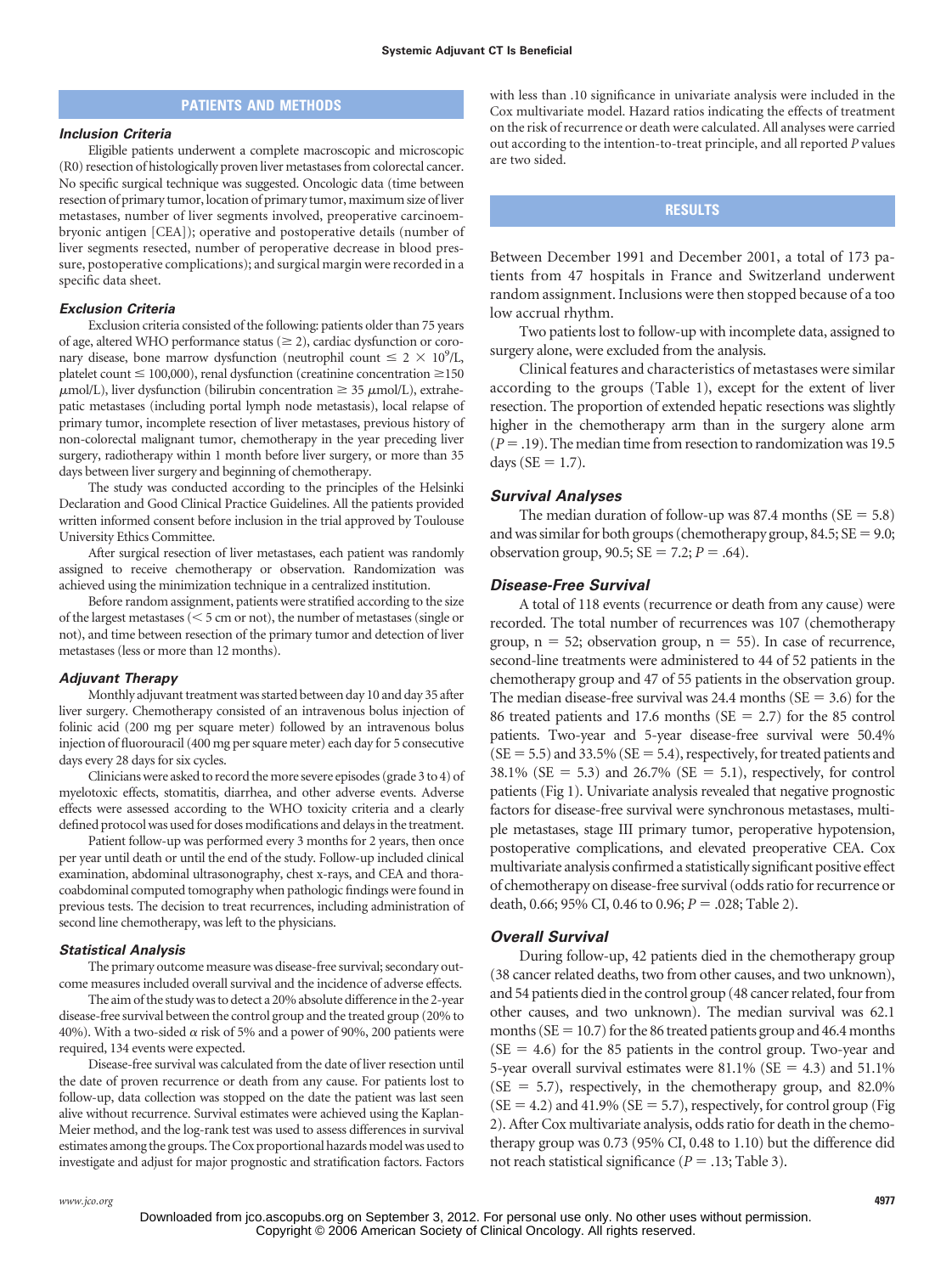|                                                                                                             |                      | Table 1. Patient Characteristics |                                  |                                        |                      |     |
|-------------------------------------------------------------------------------------------------------------|----------------------|----------------------------------|----------------------------------|----------------------------------------|----------------------|-----|
|                                                                                                             |                      | Chemotherapy                     | Surgery<br>Alone                 |                                        |                      |     |
| Characteristic                                                                                              | No.                  | $\%$                             | No.                              | $\%$                                   | Total<br>No.         | P   |
| Total                                                                                                       | 86                   | 100                              | 85                               | 100                                    | 171                  |     |
| Period<br>1991-1994<br>1995-2001                                                                            | 40<br>46             | 46.5<br>53.5                     | 40<br>45                         | 47.1<br>52.9                           | 80<br>91             | .94 |
| Sex<br>Male<br>Female                                                                                       | 46<br>40             | 53.5<br>46.5                     | 53<br>32                         | 62.4<br>37.6                           | 99<br>72             | .24 |
| Age, years<br>< 55<br>55-64<br>65 and older                                                                 | 16<br>34<br>36       | 18.6<br>39.5<br>41.9             | 15<br>37<br>33                   | 17.6<br>43.5<br>38.9                   | 31<br>71<br>69       | .87 |
| No. of metastases<br>1<br>$\overline{2}$<br>3<br>4 and more                                                 | 59<br>16<br>7<br>4   | 68.6<br>18.6<br>8.1<br>4.7       | 59<br>17<br>5<br>$\overline{4}$  | 69.4<br>20<br>5.9<br>4.7               | 118<br>33<br>12<br>8 | .95 |
| Maximum tumor size, cm<br>$\leq 5$<br>> 5                                                                   | 64<br>22             | 74.4<br>25.6                     | 59<br>26                         | 69.4<br>30.6                           | 123<br>48            | .47 |
| Localization of primary tumor<br>Rectum<br>Left colon<br>Ascending colon<br>Rectum + ascending              | 35<br>31<br>19<br>1  | 40.7<br>36.0<br>22.1<br>1.2      | 34<br>36<br>15<br>$\overline{0}$ | 40.0<br>42.4<br>17.6<br>$\overline{0}$ | 69<br>67<br>34<br>1  | .60 |
| Stage of primary tumor<br>1/11<br>Ш<br>$\mathsf{IV}$<br>Unknown                                             | 36<br>25<br>24<br>1  | 41.9<br>29.1<br>27.9<br>1.2      | 30<br>28<br>25<br>2              | 35.3<br>32.9<br>29.4<br>2.4            | 66<br>53<br>49<br>3  | .79 |
| Delay, months<br>< 12<br>>12                                                                                | 24<br>62             | 27.9<br>72.1                     | 25<br>60                         | 29.4<br>70.6                           | 49<br>122            | .83 |
| Distribution<br>Unilobar<br>Bilobar                                                                         | 74<br>12             | 86.0<br>14.0                     | 74<br>11                         | 87.1<br>12.9                           | 148<br>23            | .85 |
| Extent of liver resection<br>Two segments or less<br>More than two segments                                 | 45<br>41             | 52.3<br>47.7                     | 53<br>32                         | 62.3<br>37.7                           | 98<br>73             | .19 |
| Peroperative hypotensions<br>INO.<br>Yes                                                                    | 77<br>9              | 89.5<br>10.5                     | 73<br>12                         | 85.9<br>14.1                           | 140<br>21            | .47 |
| Postoperative complications<br>No<br>Yes                                                                    | 79<br>$\overline{7}$ | 91.9<br>8.1                      | 79<br>6                          | 92.9<br>7.1                            | 158<br>13            | .79 |
| <b>CEA</b><br>Normal $(< 5 \text{ U})$<br>Raised<br>Unknown<br>Abbreviation: CEA, carcinoembryonic antigen. | 20<br>49<br>17       | 23.3<br>56.9<br>19.8             | 25<br>44<br>16                   | 29.4<br>51.8<br>18.8                   | 45<br>93<br>33       | .65 |

## *Compliance and Adverse Effects*

A total of 86 patients were assigned to receive chemotherapy. Most protocol violations were due to the patient's decision not to receive the randomly assigned treatment. Treatment details were available for 84 of 86 patients assigned to chemotherapy, of whom three were not treated (two refused and one transmission error). For



Fig 1. Disease-free survival after liver resection according to whether patients received chemotherapy.

the 85 patients assigned not to receive chemotherapy, three received treatment (two from patient choice and one transmission error).

Adverse events of grade 3 or 4, according to the WHO classification, were reported in 20 patients (24.7%). Most frequent grade 3 to 4 toxicities were hematologic ( $n = 6$ ), stomatitis ( $n = 6$ ), nausea  $(n = 6)$ , diarrhea  $(n = 7)$ , and neuropathy  $(n = 2)$ . Twelve patients experienced more than one grade 3 to 4 toxicity.

In the chemotherapy group, 54 (66.7%) of 81 treated patients had a complete treatment (more than 85% of the planned dose).

Among the 27 other patients, 14 had less than 6 months of treatment because of toxicity ( $n = 9$ ), progressive disease ( $n = 2$ ), patient refusal ( $n = 1$ ), and unknown reason ( $n = 1$ ). Twelve other patients had dose reductions of more than 15%.

| <b>Table 2.</b> Cox Regression Model of the Effect of Adjuvant Chemotherapy<br>on Disease-Free Survival Rate After Liver Resection |                |              |                |
|------------------------------------------------------------------------------------------------------------------------------------|----------------|--------------|----------------|
| Characteristic                                                                                                                     | 0 <sub>R</sub> | 95% CI       | $\overline{P}$ |
| Treatment arm                                                                                                                      |                |              |                |
| Observation                                                                                                                        | 1              |              |                |
| Chemotherapy                                                                                                                       | 0.66           | 0.46 to 0.96 | .028           |
| Maximum tumor size, cm                                                                                                             |                |              |                |
| $\leq 5$                                                                                                                           | 1              |              |                |
| > 5                                                                                                                                | 1.36           | 0.91 to 2.04 | .14            |
| No. of metastases                                                                                                                  |                |              |                |
| 1                                                                                                                                  | 1              |              |                |
| $\geq$ 2                                                                                                                           | 1.47           | 0.98 to 2.20 | .07            |
| Delay, months                                                                                                                      |                |              |                |
| >12                                                                                                                                | 1              |              |                |
| < 12                                                                                                                               | 2.08           | 1.37 to 3.14 | .0008          |
| Postoperative complications                                                                                                        |                |              |                |
| <b>No</b>                                                                                                                          | 1              |              |                |
| Yes                                                                                                                                | 2.26           | 1.22 to 4.16 | .02            |
| Preoperative CEA                                                                                                                   |                |              |                |
| Normal                                                                                                                             | 1              |              |                |
| Raised $(> 5 U)$                                                                                                                   | 1.52           | 1.01 to 2.28 | .04            |
| NOTE. OR are adjusted to the No. of patients in each center.<br>Abbreviations: OR, odds ratio; CEA, carcinoembryonic antigen.      |                |              |                |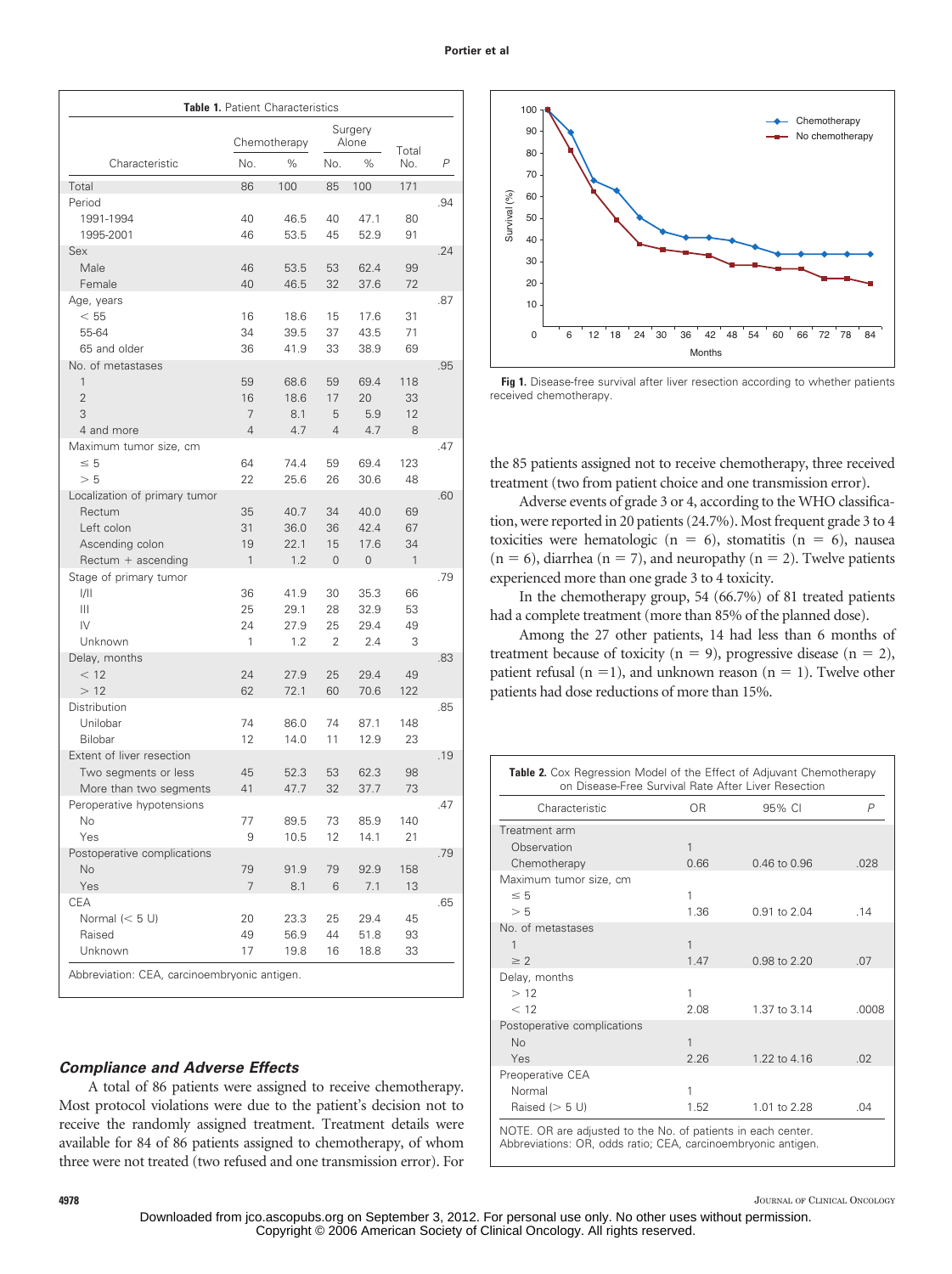

**Fig 2.** Overall survival after liver resection for liver metastases from colorectal cancer, according to treatment arm: chemotherapy versus observation.

# **DISCUSSION**

The rationale for using systemic adjuvant treatment after curative surgery for liver metastases of colorectal origin is based on studies showing efficacy in stage III patients, as well as the effective response and survival benefit of fluorouracil and folinic acid-based chemotherapy in stage IV patients with measurable disease. Therefore, the French practice guidelines published in 2002 proposed adjuvant chemotherapy using a fluorouracil and folinic acid combination or a more effective regimen (like the oxaliplatin, fluorouracil, and folinic acid [FOLFOX4] regimen) after liver resection as a therapeutic option, with a low level of evidence.<sup>9</sup>

| on Overall Survival Rate After Liver Resection |              |                  |              |
|------------------------------------------------|--------------|------------------|--------------|
| Characteristic                                 | OR.          | 95% CI           | $\mathsf{P}$ |
| Treatment arm                                  |              |                  |              |
| Observation                                    | 1            |                  |              |
| Chemotherapy                                   | 0.73         | $0.48$ to $1.10$ | .13          |
| Delay, months                                  |              |                  |              |
| < 12                                           | 1            |                  |              |
| >12                                            | 1.28         | 0.82 to 2.01     | .28          |
| Maximum tumor size, cm                         |              |                  |              |
| $\leq 5$                                       | $\mathbf{1}$ |                  |              |
| > 5                                            | 1.60         | 1.00 to 2.53     | .05          |
| No. of metastases                              |              |                  |              |
| $1 - 2$                                        | 1            |                  |              |
| $\geq$ 3                                       | 1.97         | 1.11 to 3.51     | .03          |
| Primary tumor                                  |              |                  |              |
| Descending colon                               | 1            |                  |              |
| Rectum or ascending colon                      | 1.52         | 0.98 to 2.36     | .055         |
| Peroperative hypotension                       |              |                  |              |
| No                                             | 1            |                  |              |
| Yes                                            | 1.95         | 1.07 to 3.55     | .04          |
| Preoperative CEA                               |              |                  |              |
| Normal                                         | $\mathbf{1}$ |                  |              |
| Raised $(> 5 U)$                               | 1.53         | 1.00 to 2.36     | .056         |

Randomized controlled trials of adjuvant treatment after liver resection are summarized in Table 4.

Five studies compared adjuvant HAI chemotherapy with surgery alone.8,10-13 Disease-free survival was significantly increased in the treated group in three studies.<sup>7,10,11</sup> Overall survival was increased in two studies, including 40 and 38 patients, respectively.<sup>10,11</sup> Three studies failed to demonstrate an overall survival benefit. The largest study by Lorenz et al<sup>14</sup> (226 patients) stopped after a planned intermediate analysis that showed HAI-related toxicity and intention-to-treat negative resultsfor disease-free survival and overall survival. The study by Kemeny et al<sup>7</sup> (75 patients), using HAI and systemic fluorouracil chemotherapy versus surgery alone, showed a trend toward better overall survival for actually treated patients, but intention-to-treat overall survival, although not significant, was decreased in the treated group (37% *v* 49%).

Three studies of combined HAI chemotherapy and intravenous systemic chemotherapy versus intravenous chemotherapy alone showed an increase of disease-free survival.<sup>7,15,16</sup> Overall survival was significantly increased in the treated group in the study by Lygidakis et al (122 patients).<sup>16</sup> In the first report of the study by Kemeny et al<sup>6</sup> including 156 patients, overall survival was increased after 2 years in the combined treatment group, but not in their updated results after 5 years.<sup>8</sup> Median overall survival was 68.4 months (combined treatment group) versus 58.8 months (systemic only group) compared with the present study's 62.2 months (systemic group) versus 46.4 months (surgery alone group).

HAI chemotherapy requires surgical implantation of a hepatic arterial catheter and requires the use of an implantable pump, which is not used in Europe for three reasons: the lack of authorization for the floxuridine use, the cost and the technicity of pump implantation, and the existence of a high rate of induced specific complications thus reducing compliance. The use of intra-arterial fluorouracil is not an alternative in this situation because of the negative results reported by Lorenz et al.<sup>14</sup> In their study, only 34 of 113 patients could have the total planned dose of HAI. Pump-related complications and HAIrelated toxicity were encountered in the randomized study reported by Kerr et al<sup>17</sup> for unresectable liver metastases, in which 37% of 290 patients could not begin HAI after catheter insertion, and 29% more did not receive the total planned dose. In the combined treatment group of the study by Kemeny et al,  $^8$  only 26% of patients could have more than 50% of the HAI planned dose.

Two randomized studies of systemic intravenous adjuvant chemotherapy were reported as abstracts. In 2003, Lopez-Ladron et al<sup>18</sup> reported a trend toward increased overall survival without statistical significance but with a small sample size ( $N = 38$ ). In 2002, Langer et al<sup>19</sup> reported the results of a Canadian and European intergroup randomized trial comparing adjuvant systemic chemotherapy with fluorouracil and folinic acid to observation alone. This study showed no survival difference between the groups most probably due to the insufficient sample size (107 patients) and the fact that lung metastases were also included. Their study was prematurely closed because of slow accrual. A pooled analysis of this trial and ours is currently ongoing in order to increase statistical power.

Our study is the first published multicenter randomized trial to compare adjuvant systemic chemotherapy with observation alone for this indication. The chosen end point was disease-free survival. One could argue that disease-free survival may not be a reliable indicator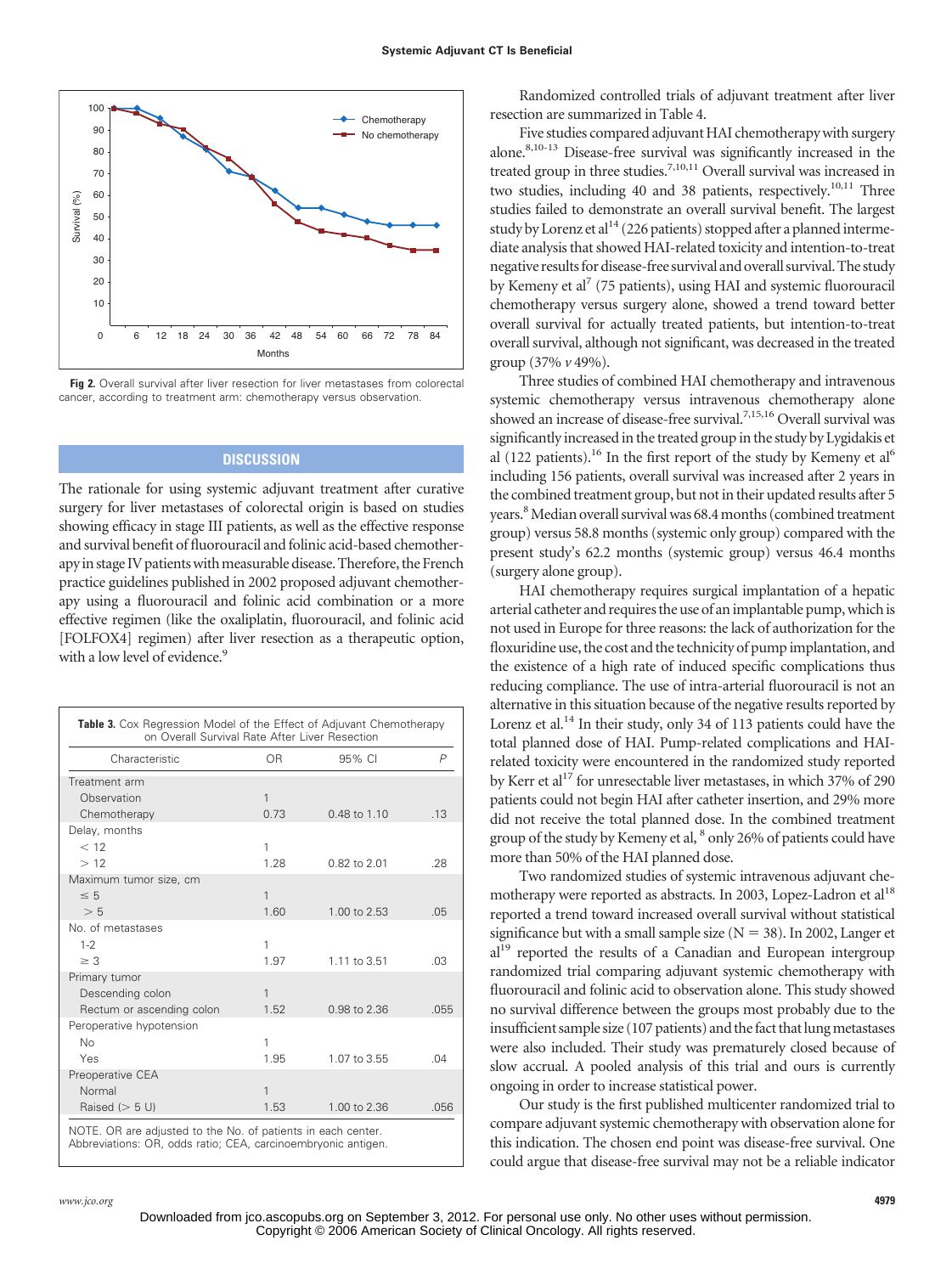| Study                            | Treatment Arm                                                       | Sample Size   | Follow-Up          | <b>DFS</b>                                                     | <b>OS</b>                              |
|----------------------------------|---------------------------------------------------------------------|---------------|--------------------|----------------------------------------------------------------|----------------------------------------|
| Lygidakis et al <sup>10</sup>    | Surgery + HAI/immunotherapy v<br>surgery alone                      | 40 (20/20)    | 2 years            | 100% v 58%                                                     | Mean: 20 $v$ 11 months; $P < .05$      |
| Lygidakis et al <sup>16</sup>    | Surgery + HAl/immunotherapy v<br>surgery $+$ IV<br>FU/immunotherapy | 122 (62/60)   | 2 years            | 58% $v$ 34%; $P = .002$                                        | 5 years: 73% $v$ 60%; $P = .05$        |
| Asahara et al <sup>11</sup>      | Surgery + HAI v surgery alone                                       | 38 (10/28)    | <b>NA</b>          | <b>NA</b>                                                      | 4 years: 100% v 47%; $P < .05$         |
| Rudroff et al <sup>12</sup>      | Surgery + HAI FU/MMC v<br>surgery alone                             | 30 (14/16)    | 5 years            | 5 years: 15% $v$ 23%; $P > .05$                                | 5 years: 25% $v$ 31%; $P > .05$        |
| Lorenz et al <sup>13</sup>       | Surgery + HAI FU/LV v surgery<br>alone                              | 226 (113/113) | 18 months          | Median ITT: $14.2 \text{ v } 13.7 \text{ months}$ ;<br>P > .05 | Median: 34.5 v 40.8 months;<br>P > .05 |
| Kemeny et al <sup>7</sup>        | Surgery + HAI FUDR + IV FU $v$<br>surgery alone                     | 75 (45/30)    | 51 months          | 4 years: $46\%$ v $25\%$ ; $P = .04$                           | 4 years: 61.5% $v$ 52.7%; $P = .19$    |
| Kemeny et al <sup>6</sup>        | Surgery + HAI FUDR/DEXA + IV<br>FU/LV v surgery + IV FU/LV          | 156 (74/82)   | 2 years            | 2 years: 57% v 42%; $P = .07$                                  | 2 years: 86% v 72%; $P = .03$          |
| Kemeny et al <sup>8</sup>        | Surgery + HAI FUDR/DEXA + IV<br>FU/LV v surgery + IV FU/LV          | 156 (74/82)   | 6 years            | Median: 31 $v$ 17 months; $P = .02$                            | 10 years: 41.1 v 27.2%; $P = .10$      |
| Tono et al <sup>15</sup>         | Surgery + HAI FU + oral FU $v$<br>surgery $+$ oral FU               | 19 (9/10)     |                    | 62.2 months (mean) 3 years: 66.7% v 20.0%; $P = .045$          | 3 years: 77.8% $v$ 50%; $P = .2686$    |
| Langer et al <sup>19</sup>       | Surgery + FU/LV v surgery alone                                     | 107 (52/55)   | <b>NA</b>          | 4 years $45\%v35\%$ ; $P = .35$                                | 4 years: 57% v 47%; $P = .39$          |
| Lopez-Ladron et al <sup>18</sup> | Surgery + CT v surgery alone                                        | 38 (28/10)    | 15 months (median) | 15 v 9 months; $P = .352$                                      | 30 v 15 months; $P = .066$             |
| Present study                    | Surgery + FU/LV v surgery alone                                     | 171 (86/85)   | 5 years            | 5 years: 50% $v$ 33%; $P = .028$                               | 5 years: 51% $v$ 42%; $P = .13$        |

Abbreviations: DFS, disease-free survival; OS, overall survival; HAI, hepatic arterial infusion; IV, intravenous; FU, fluorouracil; MMC, mitomycin C; LV, leucovorin; ITT, intention-to-treat; FUDR, floxuridine; DEXA, dexamethasone; NA, not available; CT, chemotherapy.

for overall survival. This choice was based on statistical sample estimations, assuming that in a study with a non-treated arm, inclusions of a larger number of patients would be difficult. Indeed, as in Langer et al study,  $19$  we experienced difficulties in obtaining a sufficient number of patients in both groups as many refused to be part of the untreated group. In addition, after the publication of the results obtained by Moertel et al<sup>20</sup> showing the benefit of adjuvant chemotherapy after resection of stage III colorectal cancers, many patients had received chemotherapy in an adjuvant setting after resection of the primitive tumor, and thus were not eligible for the study. The chosen end point for the Kemeny et al<sup>7</sup> study of HAI versus surgery alone was diseasefree survival for the same reasons, and enrolled only 109 patients over a 9-year period.

We agree with  $Di$  Leo et al,  $21$  that increase in overall survival remains the ultimate goal of many clinical trials, but that the choice of overall survival benefit as a mandatory requirement to register new compounds could lead to underestimation of a drug's real efficacy. The meta-analysis by Sargent et  $al<sup>22</sup>$  suggested that disease-free survival after 3 years of median follow-up is an appropriate end point for adjuvant colon cancer clinical trials of fluorouracil-based regimens because of a very closed correlation between 3-year disease-free survival and 5-year overall survival; although, marginally significant disease-free survival improvements may not translate into significant overall survival benefits. It is not proven that these conclusions could be applied to resected liver metastases studies.

The chosen chemotherapy schedule was the standard chemotherapy regimen at the time when the study began. Its efficacy in adjuvant setting was confirmed by large randomized trials and metaanalyses.23 Despite the fact that it is now known to have a modest efficacy and high toxicity, this intent-to-treat study demonstrated a significant disease-free survival benefit for patients in the chemotherapy group.

Since the study began in 1990, most of the included patients were thought to be of good enough prognosis after liver resection to justify surgery, meaning moderate liver involvement  $(50\%$  had  $<$  two liver segments resected), with less than three metastases (69% had only one tumor), small lesions (74%  $<$  5 cm), and metachronous metastases (72%). It explains why the 5-year survivals in our study are high (computed tomograhy, 51% *v* control, 41.9%) compared with other published studies of liver resection for metastases. Considering the clinical risk score described by Fong et al, $3$  most of the patients in this study had 0 to 2 pejorative factors, which should translate in an expected 5-year survival between 60% and 40%. In fact, patients in current trials have more pejorative prognostic factors according to the Fong classification.<sup>3</sup> However, these stratification criteria were well balanced between the two groups after randomization. When comparing the patients' characteristics of this study with other trials (Table 4), prognostic factors were similar, with 20% to 31% synchronous metastases, 50% of minor liver resections, and more than 60% of single lesions except for the Kemeny trial  $(36\%)$ . The worse patients' prognosis in this latter trial could explain why survival decreased after 4 years, which was not the case in this study.

This study failed to detect a statistically significant overall survival benefit. However, we observed a trend towards improved overall survival after adjuvant chemotherapy, as shown by the increased survival percentage in this group of patients after 4 years ( $P = .13$ ). These findings are consistent with the Kemeny trial<sup>6</sup> results that showed an increase in overall survival in the combined treatment group (median, 68  $\nu$  58 months) although not significant ( $P = .10$ ). Several factors could be discussed: the effect of the used chemotherapy regimen on global survival was probably modest. As stated herein, and similarly to the Kemeny trial, $^7$  the sample size was not calculated for global survival as an end point.Moreover, recurrencesin both armswere treated by second-line chemotherapy, or by repeat liver resections, which influenced the natural history of the disease. For this reason, it was difficult to identify the single effect of adjuvant chemotherapy on overall survival.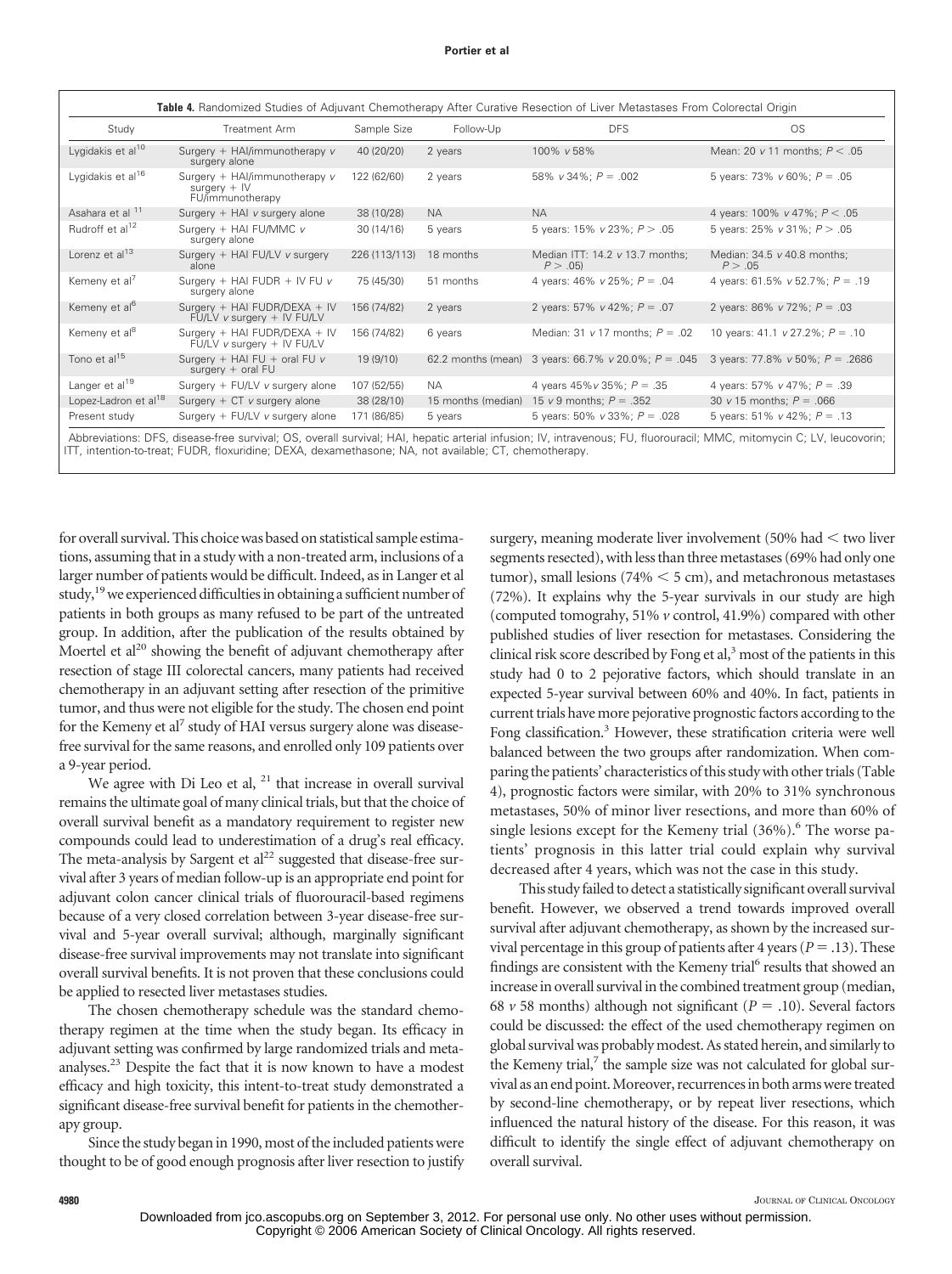In future trials, a longer follow-up and larger sample size could be necessary to reach statistical significance for overall survival. New chemotherapy regimens using oxaliplatin or camptothecin-11 (CPT-11), have proved to be more effective in palliative situations and are now the standard treatments for metastatic colorectal cancer<sup>24-26</sup> or in an adjuvant setting.<sup>27</sup> Large studies of adjuvant chemotherapy after liver resection for metastases using these new regimens are needed.<sup>28</sup> The benefit of adding hepatic arterial infusion to modern systemic chemotherapy is still under investigation.29-31 Adjuvant floxuridine HAI combined with intravenous CPT-11 after potentially curative liver resection seemed feasible with a 2-year survival rate of 89% in a

## **REFERENCES**

**1.** Rougier P, Milan C, Lazorthes F, et al: Prospective study of prognostic factors in patients with unresected metastases from colorectal cancer. Br J Surg 82:1397-1400, 1995

**2.** Thirion P, Michiels S, Pignon JP, et al: Modulation of fluorouracil by leucovorin in patients with advanced colorectal cancer: An updated metaanalysis. J Clin Oncol 22:3766-3775, 2004

**3.** Fong Y, Fortner J, Sun RL, et al: Clinical score for predicting recurrence after hepatic resection for metastatic colorectal cancer: Analysis of 1001 consecutive cases. Ann Surg 230:309-318, 1999; discussion 318-321, 1999

**4.** Jaeck D, Bachellier P, Guiguet M, et al: Longterm survival following resection of colorectal hepatic metastases: Association Francaise de Chirurgie. Br J Surg 84:977-980, 1997

**5.** Nordlinger B, Jaeck D: Traitement des Métastases Hépatiques des Cancers Colorectaux. Paris, France, Springer-Verlag, 1992

**6.** Kemeny N, Huang Y, Cohen AM, et al: Hepatic arterial infusion of chemotherapy after resection of hepatic metastases from colorectal cancer. N Engl J Med 341:2039-2048, 1999

**7.** Kemeny MM, Adak S, Gray B, et al: Combined-modality treatment for resectable metastatic colorectal carcinoma to the liver: Surgical resection of hepatic metastases in combination with continuous infusion of chemotherapy–an Intergroup study. J Clin Oncol 20:1499-1505, 2002

**8.** Kemeny NE, Gonen M: Hepatic arterial infusion after liver resection. N Engl J Med 352:734-735, 2005

**9.** Guimbaud R: What are the roles of neoadjuvant, adjuvant and palliative chemotherapy in the management of hepatic metastasis of colorectal origin? Gastroenterol Clin Biol 27:B14-15, B63-79, 2003

**10.** Lygidakis NJ, Ziras N, Parissis J: Resection versus resection combined with adjuvant pre- and post-operative chemotherapy–immunotherapy for metastatic colorectal liver cancer. A new look at an old problem. Hepatogastroenterology 42:155-161, 1995

**11.** Asahara T, Kikkawa M, Okajima M, et al: Studies of postoperative transarterial infusion chemotherapy for liver metastasis of colorectal carcinoma after hepatectomy. Hepatogastroenterology 45:805-811, 1998

**12.** Rudroff C, Altendorf-Hoffmann A, Stangl R, et al: Prospective randomised trial on adjuvant hepaticartery infusion chemotherapy after R0 resection of colorectal liver metastases. Langenbecks Arch Surg 384:243-249, 1999

**13.** Lorenz M, Muller HH, Schramm H, et al: Randomized trial of surgery versus surgery followed by adjuvant hepatic arterial infusion with 5-fluorouracil and folinic acid for liver metastases of colorectal cancer: German Cooperative on Liver Metastases (Arbeitsgruppe Lebermetastasen). Ann Surg 228: 756-762, 1998

**14.** Lorenz M, Muller HH: Randomized, multicenter trial of fluorouracil plus leucovorin administered either via hepatic arterial or intravenous infusion versus fluorodeoxyuridine administered via hepatic arterial infusion in patients with nonresectable liver metastases from colorectal carcinoma. J Clin Oncol 18:243-254, 2000

**15.** Tono T, Hasuike Y, Ohzato H, et al: Limited but definite efficacy of prophylactic hepatic arterial infusion chemotherapy after curative resection of colorectal liver metastases: A randomized study. Cancer 88:1549-1556, 2000

**16.** Lygidakis NJ, Sgourakis G, Vlachos L, et al: Metastatic liver disease of colorectal origin: The value of locoregional immunochemotherapy combined with systemic chemotherapy following liver resection: Results of a prospective randomized study. Hepatogastroenterology 48:1685-1691, 2001

**17.** Kerr DJ, McArdle CS, Ledermann J, et al: Intrahepatic arterial versus intravenous fluorouracil and folinic acid for colorectal cancer liver metastases: A multicentre randomised trial. Lancet 361:368- 373, 2003

**18.** Lopez-Ladron A, Salvador AJ, Bernabe R, et al: Observation versus postoperative chemotherapy after resection of liver metastases in patients with advanced colorectal cancer. Proc Am Soc Clin Oncol 22:373, 2003 (abstr 1497)

**19.** Langer B, Bleiberg H, Labianca R, et al: Fluorouracil (FU) plus l-leucovorin (l-LV) versus observation after potentially curative resection of liver or lung metastases from colorectal cancer (CRC): Results of the ENG (EORTC/NCIC/CTG/GIVIO) randomized trial. Proc. Am Soc Clin Oncol 21:149a, 2002 (abstract 592)

**20.** Moertel CG, Fleming TR, Macdonald JS, et al: Fluorouracil plus levamisole as effective adjuvant therapy after resection of stage III colon carcinoma: A final report. Ann Intern Med 122:321-326, 1995

**21.** Di Leo A, Buyse M, Bleiberg H: Is overall survival a realistic primary end point in advanced colorectal cancer studies? A critical assessment based on four clinical trials comparing fluorouracil plus leucovorin with the same treatment combined either with oxaliplatin or with CPT-11. Ann Oncol 15:545-549, 2004

**22.** Sargent DJ, Wieand HS, Haller DG, et al: Disease-free survival versus overall survival as a primary end point for adjuvant colon cancer studies: Individual patient data from 20,898 patients on 18 randomized trials. J Clin Oncol 23:8664-8670, 2005

■■■

phase II study by Kemeny et al.<sup>32</sup> New targeted biotherapies (cetuximab and bevacizumab), which are effective in a palliative setting will probably be added to the therapeutic panel.<sup>24,33-35</sup>

In conclusion, this adds to the currently available data, which strongly supports the fact that curative surgery for patients with resectable liver metastases from colorectal cancer should be followed by adjuvant treatment. The best regimen has now to be determined among the numerous therapeutic agents and infusion modalities (systemic and/or intra-arterial) that are nowadays available. Control arms in future randomized trials should include at least systemic chemotherapy.

> **23.** International Multicentre Pooled Analysis of Colon Cancer Trials (IMPACT) investigators: Efficacy of adjuvant fluorouracil and folinic acid in colon cancer. Lancet 345:939-944, 1995

> **24.** Kelly H, Goldberg RM: Systemic therapy for metastatic colorectal cancer: Current options, current evidence. J Clin Oncol 23:4553-4560, 2005

> **25.** Grothey A, Sargent D, Goldberg RM, et al: Survival of patients with advanced colorectal cancer improves with the availability of fluorouracil-leucovorin, irinotecan, and oxaliplatin in the course of treatment. J Clin Oncol 22:1209-1214, 2004

> **26.** Tournigand C, Andre T, Achille E, et al: FOLFIRI followed by FOLFOX6 or the reverse sequence in advanced colorectal cancer: A randomized GERCOR study. J Clin Oncol 22:229-237, 2004

> **27.** Andre T, Boni C, Mounedji-Boudiaf L, et al: Oxaliplatin, fluorouracil, and leucovorin as adjuvant treatment for colon cancer. N Engl J Med 350:2343- 2351, 2004

> **28.** Mackay HJ, Billingsley K, Gallinger S, et al: A multicenter phase II study of "adjuvant" irinotecan following resection of colorectal hepatic metastases. Am J Clin Oncol 28:547-554, 2005

> **29.** Ducreux M, Ychou M, Laplanche A, et al: Hepatic arterial oxaliplatin infusion plus intravenous chemotherapy in colorectal cancer with inoperable hepatic metastases: A trial of the gastrointestinal group of the Federation Nationale des Centres de Lutte Contre le Cancer. J Clin Oncol 23:4881-4887, 2005

> **30.** Chan R, Kerr D: Hepatic arterial chemotherapy for colorectal cancer liver metastases: A review of advances in 2003. Curr Opin Oncol 16:378-384, 2004

> **31.** Cohen AD, Kemeny NE: An update on hepatic arterial infusion chemotherapy for colorectal cancer. Oncologist 8:553-566, 2003

> **32.** Kemeny N, Jarnagin W, Gonen M, et al: Phase I/II study of hepatic arterial therapy with floxuridine and dexamethasone in combination with intravenous irinotecan as adjuvant treatment after resection of hepatic metastases from colorectal cancer. J Clin Oncol 21:3303-3309, 2003

> **33.** Cunningham D, Humblet Y, Siena S, et al: Cetuximab monotherapy and cetuximab plus irinotecan in irinotecan-refractory metastatic colorectal cancer. N Engl J Med 351:337-345, 2004

> **34.** Hurwitz H, Fehrenbacher L, Novotny W, et al: Bevacizumab plus irinotecan, fluorouracil, and leucovorin for metastatic colorectal cancer. N Engl J Med 350:2335-2342, 2004

> **35.** Damjanovic D, Thompson P, Findlay MP: Evidence-based update of chemotherapy options for metastatic colorectal cancer. ANZ J Surg 74:781- 787, 2004